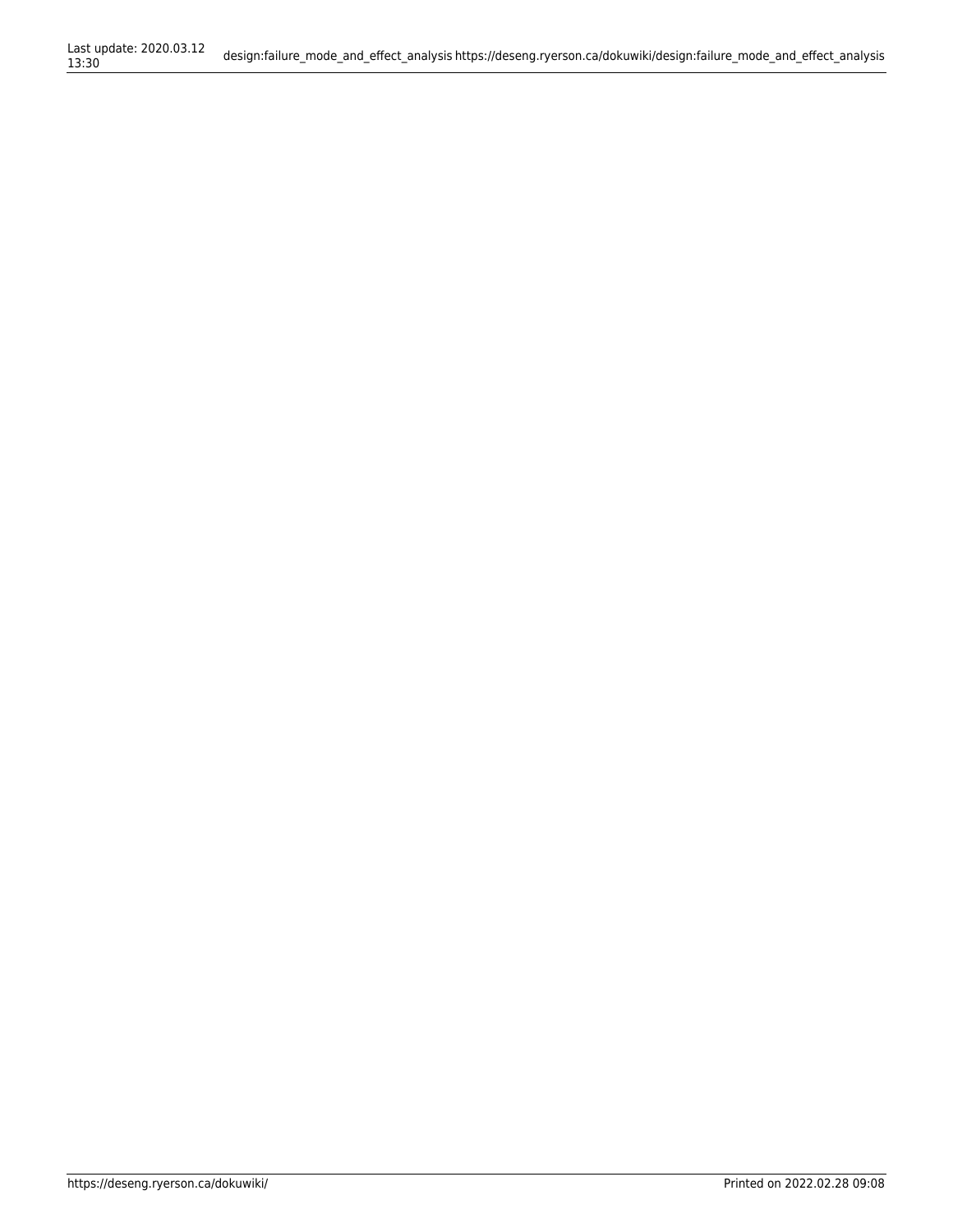# **Failure Mode and Effect Analysis**

Failure Mode and Effect Analysis (FMEA) is a very common structured analysis method used to assure product reliability and safety. It is used to identify how a product can fail (its failure modes), the causes of those failures, and the effects of the failures on system/product performance.

# <span id="page-2-0"></span>**Overview**

FMEA is commonly used after a designed product is sold and in use, and uses available data about actual failures to identify and prioritize problems in the product's design.

However, FMEA can and should also be used early in the product development process to help catch and remedy design flaws as early as possible.

In many ways, FMEA is a more structured way to implement the [why why why](https://deseng.ryerson.ca/dokuwiki/design:why_why_why) method of finding root causes of undesired situations (i.e. failures).

FMEA can be used for various other kinds of design analyses, including:

- system safety analyses;
- production planning;
- test planning & validation;
- repair level analyses;
- logistics support planning;
- maintenance planning;
- $e$  etc.

A failure mode is a way in which a system or component might fail. Some failure modes include: yielding, ductile rupture, fatigue, wear, impact, etc. There are many modes that result from interaction with other systems or users, e.g. entering the wrong data to a program, executing tasks in the wrong order, etc. Some typical generic modes of failure include:

- premature operation of a component
- failure of a component to operate at the prescribed time/condition
- failure of a component during operation
- failure of a component to stop operating at a prescribed time/condition

There are two ways in which FMEA can be applied:

- **Top-down, functional approach:** This approach is used in early design, before parts have been identified. The goal here is to look for logic errors in the expected function and operation of a product. One identifies a failure mode for the product as a whole, then traces its causes "down" into subsystems or subfunctions.
- **Bottom-up, structural approach:** This approach is used when specific parts or at least major assemblies have been designed. The goal here is to look for physical errors in the detailed design/manufacture of parts. One identifies a failure mode, and then follows its effects "up" to the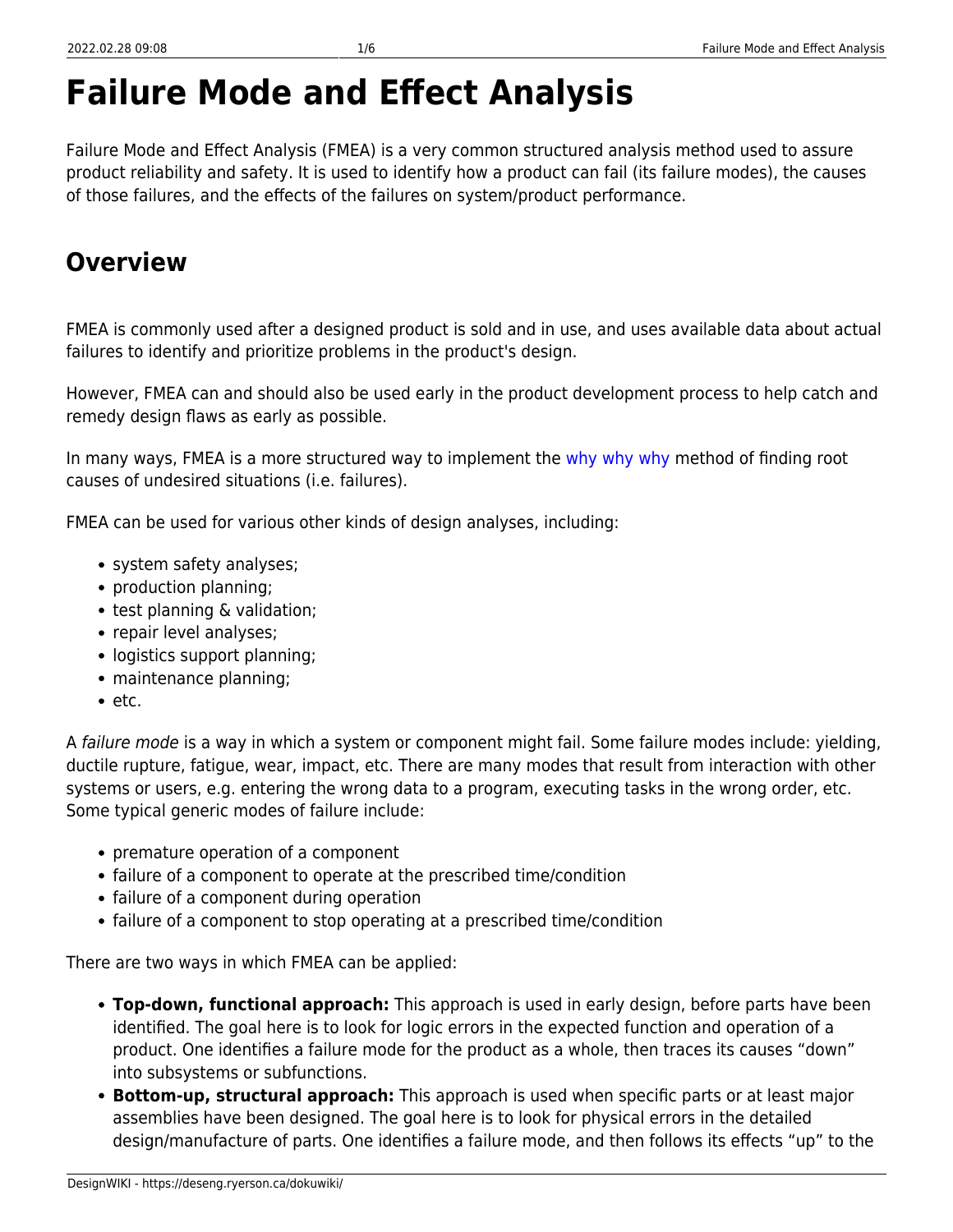product as a whole in order to predict how the product will respond to the failure.

The bottom-up approach is used more often – typically because short lead-times do not allow the time to do the top-down approach during the design process itself.

The main interest here is in the top-down approach, because from an engineering standpoint, it is more likely to generate more reliable designs over entire development programs.

#### **NOTES:**

- A FMEA is only as good as the diligence of the engineers carrying it out. That is, FMEA depends on being able to identify all the modes of failure. Overlooking even one mode can, in principle, completely invalidate the FMEA. So FMEA is not a silver-bullet solution, but just a guide that will improve (but not perfect) your design.
- Human factors (i.e. "human error") are not considered in a FMEA. The focus of FMEA is on making sure the product works as it is supposed to. It is a different matter to make sure the product can be used correctly.

# <span id="page-3-0"></span>**Quantifying FMEA data**

Depending on how much information is available about a product, there are three general ways to "measure" failures and their effects.

Failures are generally measured in terms of their *criticality*, which is typically the sum of a failure's severity and its probability. Details will vary from one implementation of FMEA to another.

- **Probabilistic data:** If the product exists, and malfunctions, and there is data about the actual failures, then probabilities can be generated to establish both the probability of occurrence of a failure and the severity of the failure's effects.
- **Qualitative Probability and Severity indices:** If data on actual failures is missing, but the product has already been designed (or is nearly so), then one can use a qualitative but discrete scale to measure the probability and severity of a failure, then add them in some way. For example, one might use a 3-point scale where  $0 =$  unlikely and not severe,  $1 =$  somewhat likely and moderately severe, and  $2 =$  likely and severe.
- **Qualitative Criticality indices:** If the design is still in the early stages, there is not even enough information available for assessing the probability and severity separately. In this case, one can assign a qualitative criticality measure as a single value.

Sometimes, a third element, detection, is also added. Detection can be a probabilistic or qualitative measure of the likelihood that the failure mode will be actually detected before the failure occurs.

• See Also: [MIL-STD-882B Hazard Risk Assessment Matrix](http://sunnyday.mit.edu/safety-club/882b.htm)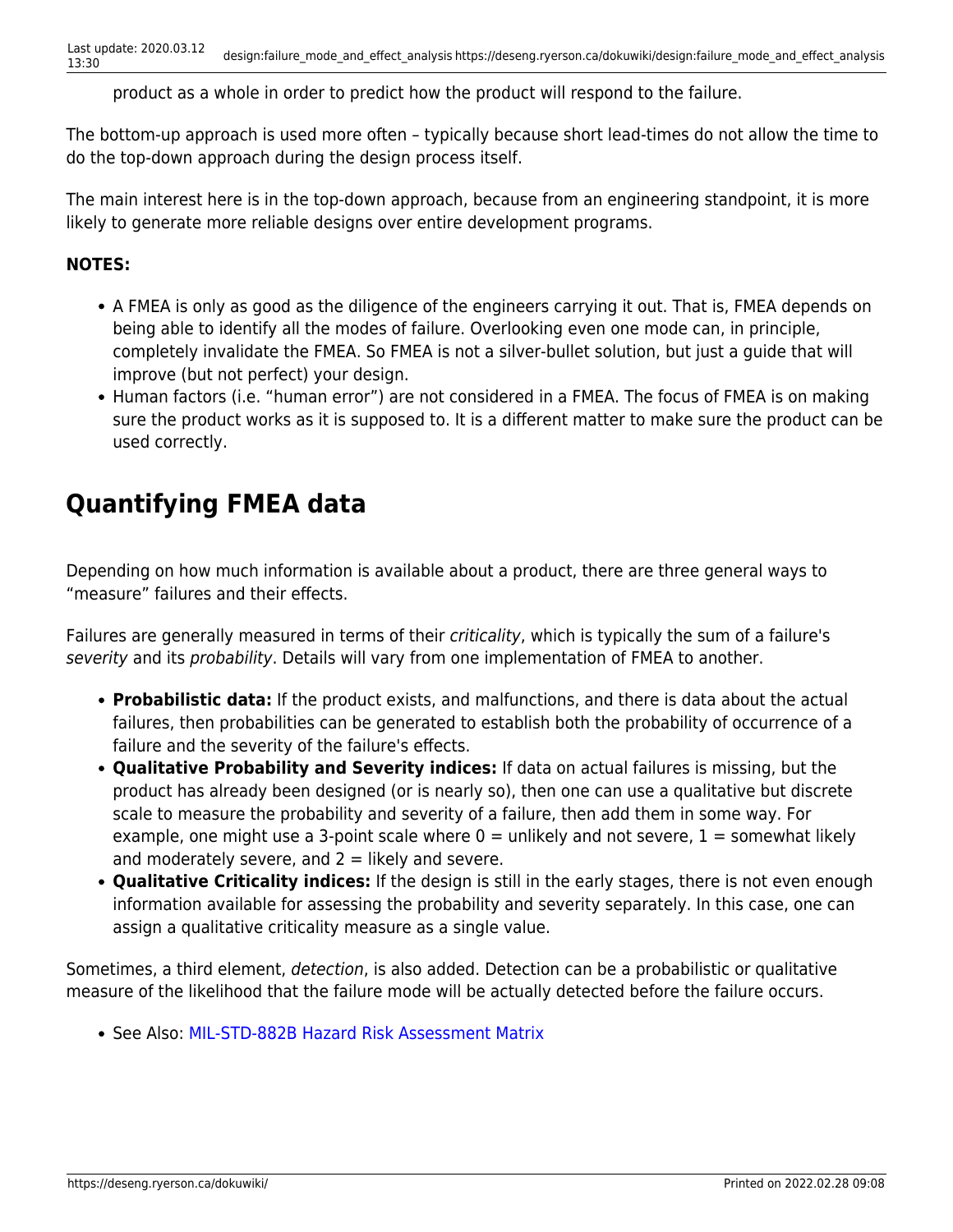### <span id="page-4-1"></span>**Determine FMEA scope**

One typically has either not enough information or not enough time/money to conduct a complete FMEA. It is important to set a goal of the level of detail to which the FMEA is to be carried out.

Also, FMEA should be intended to determine the effects of failure modes on specific factors, such as safety, mission outcomes, or repair costs.

### <span id="page-4-2"></span>**Develop a product architecture**

Failures occur due to activities by the product or its users/environment. Activities involve interactions between product components. At the very least, then, a preliminary systems design must have been carried out.

Typically, systems are represented in some kind of block diagram indicating the major functional components of the system and their interactions. Such schematics are often called product architectures.

Developing a product architecture is a key element of Systems design.

### <span id="page-4-3"></span>**Identify failure modes**

For each system component (not necessarily parts), identify possible failure modes, including how (operationally) the failure might happen.

For example, one failure mode is corrosion, which might cause a metal pipe under a kitchen sink to develop a leak. The how of this failure mode might be: water and foreign materials will act chemically on the metal over time.

### <span id="page-4-4"></span>**Determine root causes**

This is where the [why why why](https://deseng.ryerson.ca/dokuwiki/design:why_why_why) method can come in again.

The root cause of a failure is the most basic reason for a failure that can be reasonably determined. For example, the root cause of the leaky pipe mentioned above might be a lack of appropriate coating on the inside surface of the pipe.

### <span id="page-4-5"></span>**Determine effects**

<span id="page-4-0"></span>Given a failure mode and its cause, what effects will the failure have on the "containing" system? In the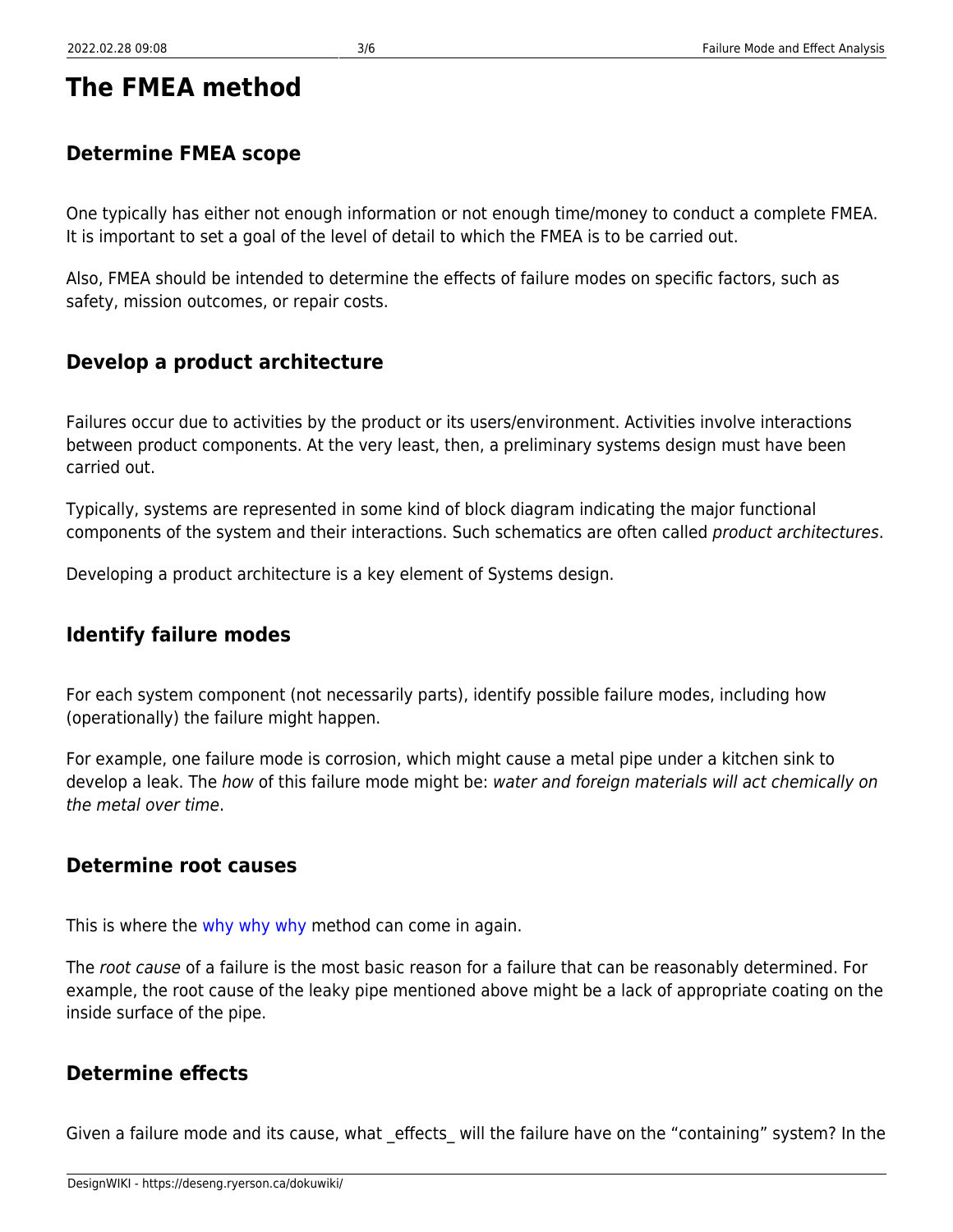case of the leaky pipe, some effects include:

- damage could result to contents of under-sink cabinets
- if water escapes from the cabinet and gets on a floor, someone could slip and fall
- if the leak is/becomes large enough, flooding could occur leading to water damage to many other parts of a house

#### <span id="page-5-0"></span>**Quantify the failure and its effects**

Classify the severity of the failure effects. One often used scale (from MIL-STD-882B<sup>[1\)](#page--1-0)</sup> is:

- 1. negligible (less than minor injury, illness, or system damage)
- 2. marginal (minor injury, occupational illness, or system damage)
- 3. critical (severe injury, occupational illness, or system damage)
- 4. catastrophic (death or system loss)

Classify the probability of the failure mode. One often used scale is:

- 1. extremely remote (unlikely to occur over any reasonable timeframe)
- 2. remote (will probably not occur at some time)
- 3. reasonably probable (will probably occur eventually)
- 4. probable (likely to occur in a short time)

If detection is also being considered, an analogous 4-point scale can be used to determine qualitative values for it.

Typically, the values for severity and probability (and detection) are just added together. The higher the sum, the greater the risk arising from that particular failure mode.

#### <span id="page-5-1"></span>**Tabulate the results**

The tabulated form makes it easier to look for the greatest risks and allocate the most resources to dealing with them. FMEA tables are augmented with extra data explaining why particular choices of values were made.

<span id="page-5-2"></span>Here are two simpler examples of FMEA tables, based on [\[Pug91\].](#page-7-1) The weights were calculated using [pairwise comparison](https://deseng.ryerson.ca/dokuwiki/design:pairwise_comparison)<sup>[2\)](#page--1-0)</sup>. The rankings were arrived at by summing individual rankings of severity and probability on the 4-point scale noted above. (Detection was not considered.)

| Part |     | <b>Weight Failure Modes</b> |                                             |         |        |     | <b>Total</b> % |
|------|-----|-----------------------------|---------------------------------------------|---------|--------|-----|----------------|
|      |     |                             | <b>Breaks Falls Apart Smudges Wears Out</b> |         |        |     |                |
| Lead | 40% | 8(3.2)                      |                                             | 4 (1.6) | 8(3,2) |     | 48             |
| Wood | 40% | 8(3.2) 8(3.2)               |                                             |         |        | 6.4 | 39             |

Here is a sample FMEA for the parts of a lead pencil.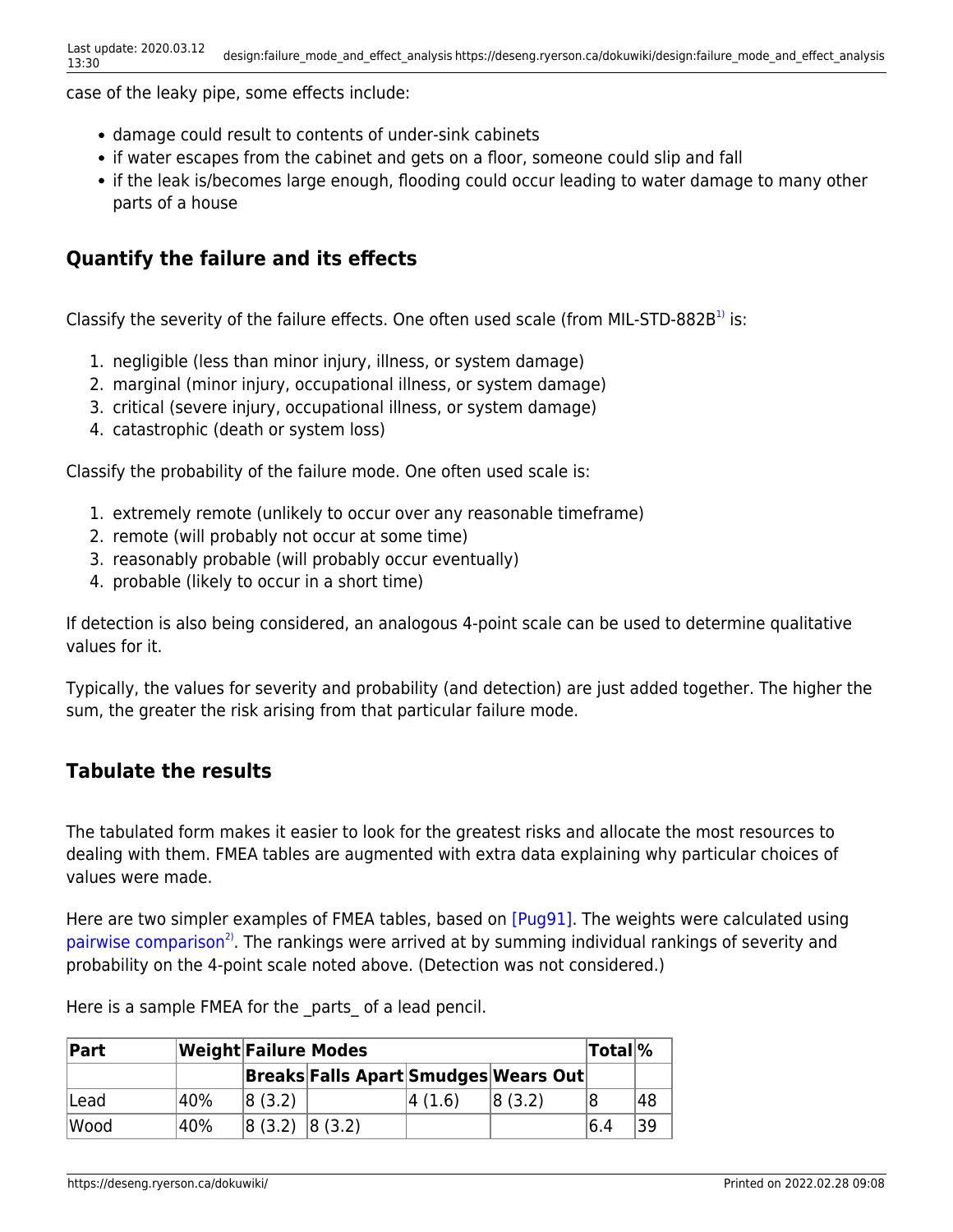| Part              | <b>Weight Failure Modes</b> |               | Total <sup>%</sup>                   |        |        |      |     |
|-------------------|-----------------------------|---------------|--------------------------------------|--------|--------|------|-----|
|                   |                             |               | Breaks Falls Apart Smudges Wears Out |        |        |      |     |
| Eraser            | 5%                          | 2(0.1) 2(0.1) |                                      | 8(0.4) | 8(0.4) |      |     |
| Eraser Holder 15% |                             |               | 8(1.2)                               |        |        |      |     |
| <b>Total</b>      |                             |               |                                      |        |        | 16.6 | 100 |

Here is a sample FMEA for the functions of a paperclip.

| Function          |     | <b>Weight Failure Modes</b> |        |               |      |                                                          |      | Total <sup>\%</sup> |
|-------------------|-----|-----------------------------|--------|---------------|------|----------------------------------------------------------|------|---------------------|
|                   |     |                             |        |               |      | Release paper Wire snaps Snags Corrodes Catches clothing |      |                     |
| Hold papers 50%   |     | 8(4)                        |        | 8(4)          | 2(1) | 4(2)                                                     |      | 71                  |
| Reusability       | 20% | 4(0.8)                      | 2(0.4) | 4(0.8) 2(0.4) |      |                                                          | 2.4  | 16                  |
| Toothpick         | 10% |                             | 1(0.1) |               |      | 3(0.3)                                                   | 0.4  | 3                   |
| Stress relief 20% |     |                             | 8(1.6) |               |      |                                                          | 1.6  | 10                  |
| Total             |     |                             |        |               |      |                                                          | 15.4 | 100                 |

#### <span id="page-6-0"></span>**Address each failure mode**

Now that one can estimate what can go wrong, one can look at trying to fix the problems before they actually occur. Addressing each failure mode can be looked at as a design task in itself.

Generally, there are two strategies to treat failure modes: failsafe (FS), and fail operational, fail safe (FOFS). In the first case, failure of a component will cause the system to shut down in a controlled (safe) way. In the second case, the system remains (possibly only partially) operational after the first component failure, and shuts down safely after the second failure. Both strategies can be used in the same general product. For example, in a multi-engine airplane, failure of one engine causes the engine to shut down in failsafe mode, while the aircraft itself can continue to fly (FOFS).

Some typical ways that failure modes are addressed are:

- Redundancy: two or more identical elements working in parallel, such that system performance remains acceptable if one (or more) of the elements fail.
- Compensatory: one or more backup devices are in place (i.e. serial rather than parallel arrangement) in the event that a primary devices fails.
- Preventative Maintenance: critical elements are more carefully inspected and maintained more often to reduce the likelihood of failure.
- Design it right: if FMEA is done early enough in the design process, the product can be redesigned to avoid failure modes at minimal expense.

#### <span id="page-6-1"></span>**Shortcomings of FMEA**

- If designers do not recognize a particular failure mode, then it cannot be addressed.
- Multiple-failure interactions are typically not treated due to the extreme complexity of such problems.
- Risks from the proper operation of a product are not assessed by FMEA.
- Human factors are typically not considered.